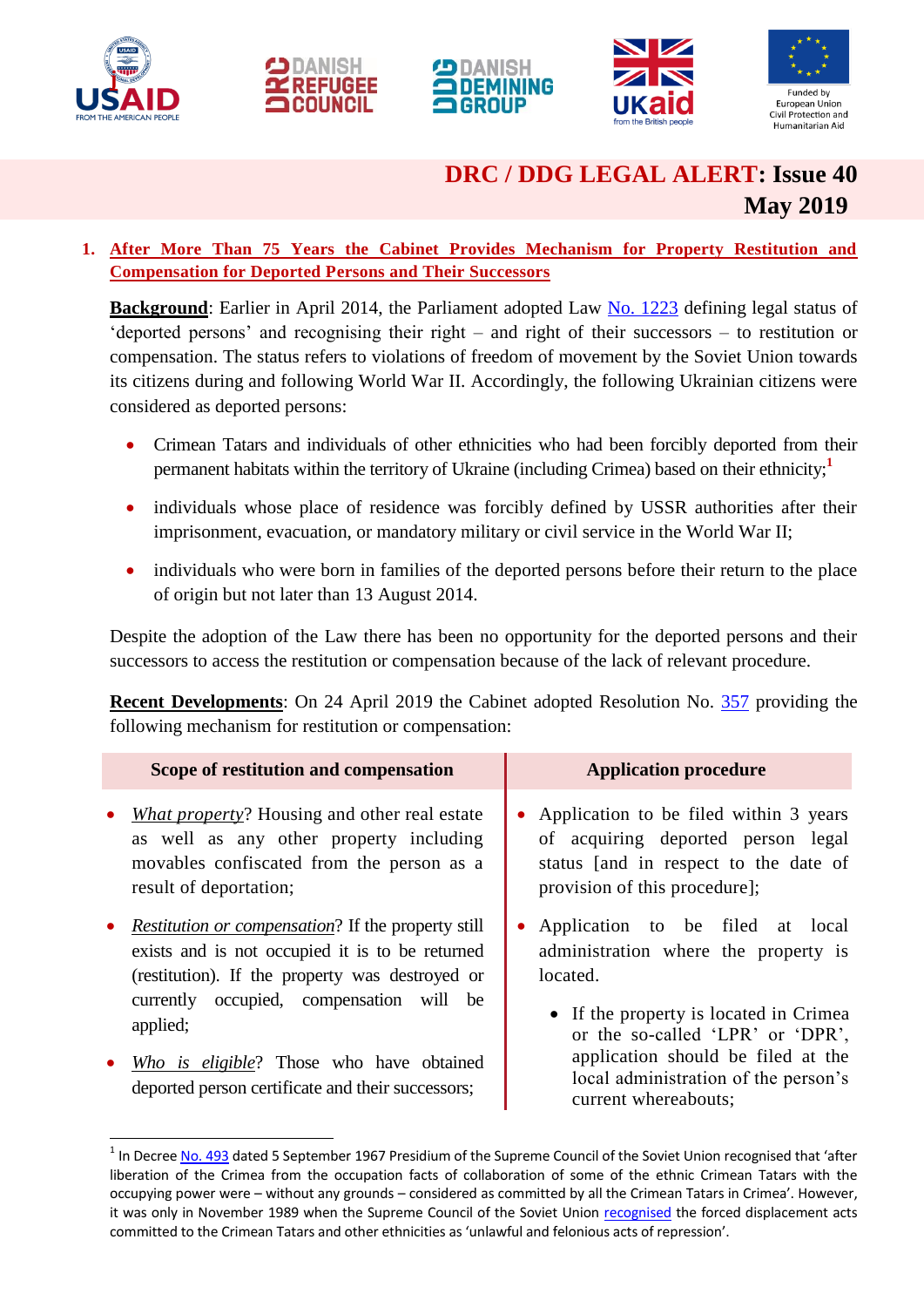

#### **Scope of restitution or compensation**

 *Previous compensations matter*: If the deported person has been provided with housing or compensation previously by the means of state or communal property, the value of such prior grant shall be offset from the current restitution and compensation claim.

 The mechanism provides a list of documentations to be filed with the application. In case the applicant does not possess the required documents, facts about such documents should be established through relevant judicial processes.

#### **Timeframe, grounds for refusal, and enforcement**

- Decision to be made by a Special Administrative Commission within 3 months of the application registration;
- Decision of the Administrative Commission can be appealed to the relevant court;
- Executive committee of the respective local administration has to enforce the decision within 1 month and provide the claimant with documentation necessary to register his/her property rights on the returned property if required;
- If compensation is awarded, it has to be paid within 5 years from a special fund created by the state or local budgets;

**Significance of the development**: Humanitarian actors have been actively advocating for HLP restitution and compensation for property damaged and destroyed by the conflict in Eastern Ukraine. The call has broadly remained unheard. The reported mechanism will not be available for persons affected by the current conflict. However, it is a welcome recognition of the right to property restitution and compensation of forcibly displaced persons and the state's responsibility towards them.

# **2. Further Development On Simplified Russian Citizenship Application Procedure for Residents of 'LPR' and 'DPR'**

**Background**: On 24 April 2019 the President of Russia signed Decree [No. 183](http://kremlin.ru/acts/news/60358) on simplified procedure for obtaining Russian citizenship for residents of so-called 'LPR' & 'DPR'.**<sup>2</sup>** On 29 April 2019 Russian President signed [another](http://kremlin.ru/events/president/news/60429) decree extending access to the simplified procedure to Ukrainian citizens who have previously obtained Russian residence permit, and to their family members.<sup>3</sup> The latest decree extended access to the procedure to citizens of Ukraine and stateless persons who were born in Crimea and resided there until 18 March 2014, and their family members.**<sup>4</sup>** Facilitation of passportisation of these individuals was assigned to two divisions of Russian migration service to be specially established in Rostov region.**<sup>5</sup>**

1

<sup>&</sup>lt;sup>2</sup> For more information on the issue please see DRC-DDG [Legal Alert](https://www.humanitarianresponse.info/en/operations/ukraine/document/drc-legal-alert-april-2019-drc-правовий-бюлетень-квітень-2019-drc-0) Issue 39: April 2019, Section 1.

 $3$  Hereby we refer to children, spouses, and parents.

<sup>&</sup>lt;sup>4</sup> Please see above.

<sup>&</sup>lt;sup>5</sup> In particular, these are Russian migration service's divisions in Pokrovske village and in Novoshahtynsk town.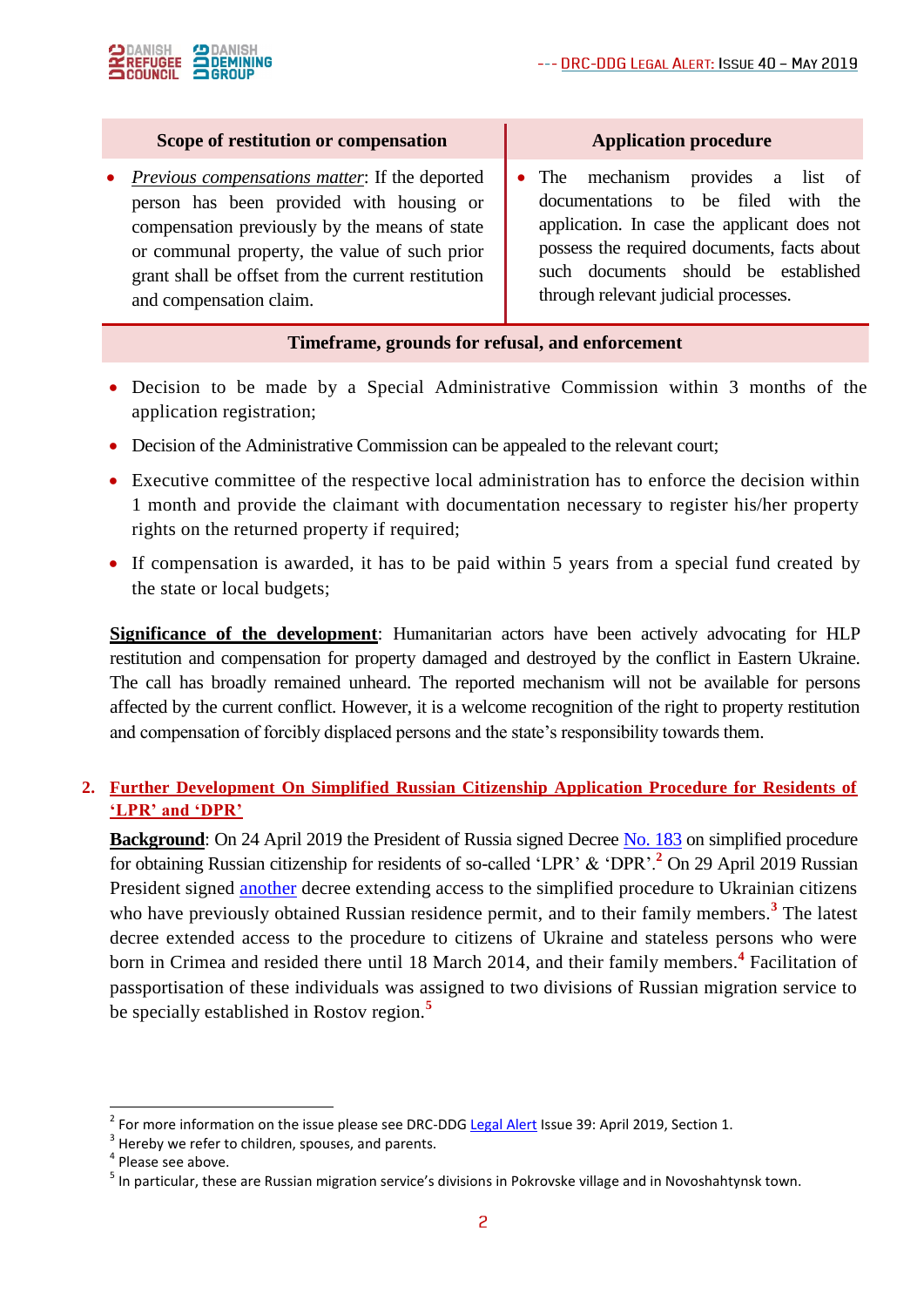

#### **Recent Developments**:

A. *Non-recognition of the passports:* On 8 May 2019 the Ukrainian Cabinet issued Order [No. 362-p](https://www.kmu.gov.ua/ua/npas/pro-neviznannya-ukrayinoyu-pasportnih-dokumentiv-vidanih-upovnovazhenimi-organami-inozemnoyi-derzhavi) in response to the abovementioned decrees. The order provides that passports issued by the two specially established divisions of Russian migration service will not be recognised by Ukraine;

Previously, on 25 April 2019 Ukrainian Parliament adopted Resolution [No. 2713](https://zakon.rada.gov.ua/laws/show/2713-viii) urging the United Nations, OSCE, NATO, Council of Europe, European Parliament, European Union member states, USA, Canada, and embassies of foreign states in Ukraine to refrain from recognising Russian passports issued by the abovementioned special divisions of Russian migration service;

B. *Draft law on property confiscation:* On 4 June 2019 Draft law [No. 10363,](http://w1.c1.rada.gov.ua/pls/zweb2/webproc4_1?pf3511=66042) with radical measures, was registered in the Parliament by a single member of the Parliament. As of 20 June 2019 there has not been any manifestation of meaningful support of other MPs for the Draft law;

The Draft law provides scope for confiscation of movable and immovable property of Ukrainian citizens residing in 'DPR' and 'LPR' who voluntary obtain Russian citizenship. The Draft law also provides cancellation of the individual's Ukrainian citizenship before the confiscation;

The Draft law is in flagrant violation of a number of well-established principles of human rights law, international humanitarian law, and constitutional law of Ukraine. Under Article 25 of the Ukrainian Constitution, Ukrainian citizens cannot be stripped off their citizenship.

|                   | Re access to Russian pension                                                                                                                                                                                                                                                                                                                                    | Re access to Ukrainian pension                                                                                                                                                                                                                                                                                                                       |
|-------------------|-----------------------------------------------------------------------------------------------------------------------------------------------------------------------------------------------------------------------------------------------------------------------------------------------------------------------------------------------------------------|------------------------------------------------------------------------------------------------------------------------------------------------------------------------------------------------------------------------------------------------------------------------------------------------------------------------------------------------------|
| Information       | On 25 April 2019 Russian Pension<br>fund communicated $6$ to the media that<br>residents of 'LPR' and 'DPR' using<br>the simplified procedure would not<br>receive Russian pensions unless they<br>their whereabouts<br>change<br>and<br>officially reside in Russia.                                                                                           | On 8 May 2019 the Minister of Veterans<br>Affairs of Ukraine stated its intention to<br>propose to the Cabinet for suspension of<br>pension and social payments to such<br>individuals. <sup>7</sup>                                                                                                                                                 |
| Law and Practices | Currently Russian pension is paid to<br>residents of so-called 'Transnistria' with<br>Russian citizenship. In so-called 'South<br>Ossetia' Russia covers the difference<br>between the pension assigned by de-<br>facto authorities of 'South Ossetia' and<br>the size of average Russian pension in<br>the North Caucasus region of the<br>Russian Federation. | Ukrainian Law 'On Pension' provides<br>an exhaustive list of grounds for<br>suspension of pension. Obtaining<br>foreign citizenship is not included as a<br>ground for suspension. Furthermore, the<br>law does not link right to pension to<br>citizenship status: pension can be<br>provided to foreign citizens and stateless<br>persons as well. |

### C. *On access to pensions*

1

<sup>&</sup>lt;sup>6</sup> As reported by the <u>Interfax</u> and **RBC** news agencies.

<sup>&</sup>lt;sup>7</sup> As reported by the <u>Interfax</u> and **BBC** news agencies.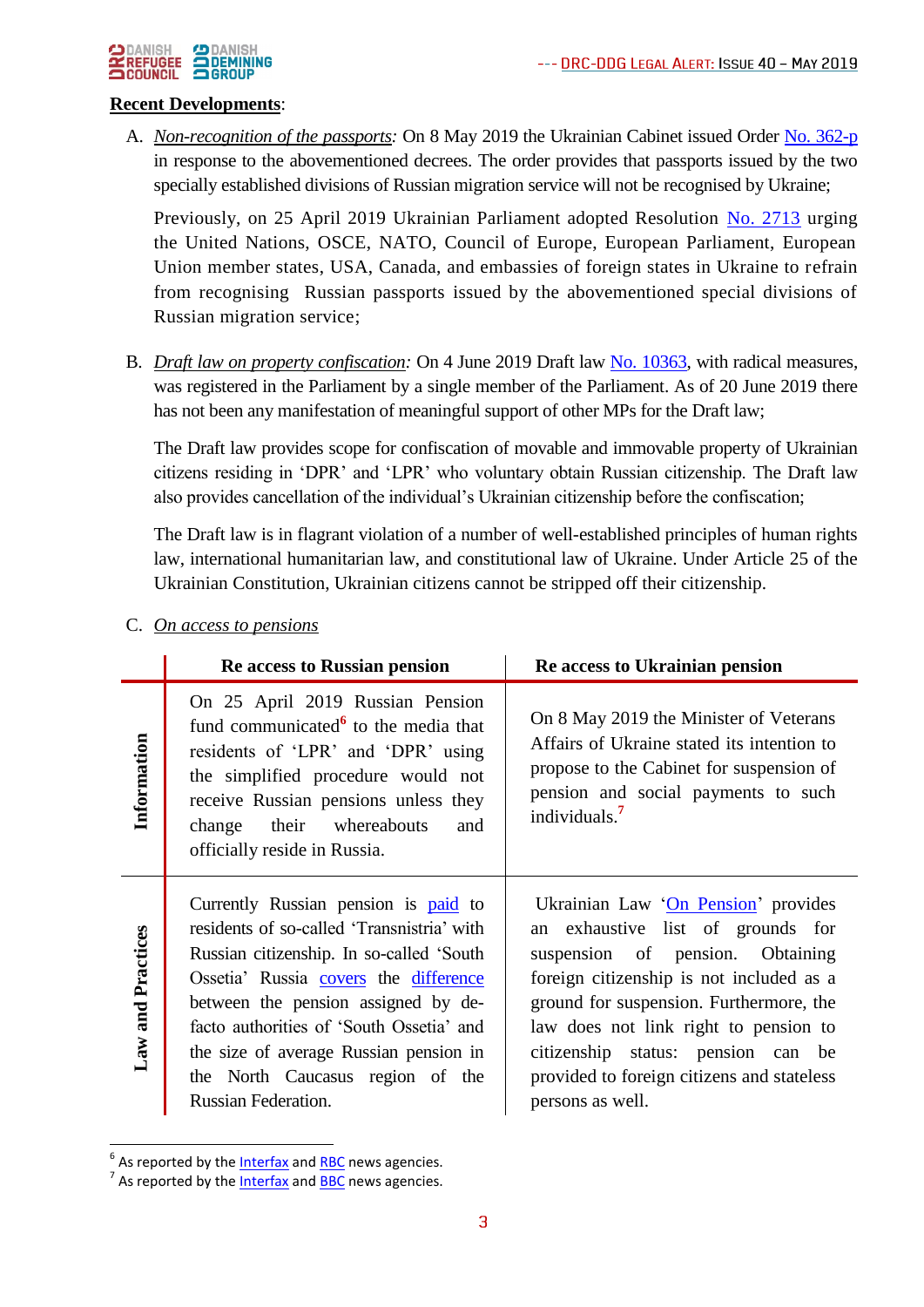

D. *Statement of members of the Parliamentary Committee on human rights:* On 8 May 2019 members of the Ukrainian Parliamentary Committee on human rights released a [statement](http://kompravlud.rada.gov.ua/uploads/documents/33336.pdf) underlining that any radical measure of citizenship cancellation would not only be unconstitutional, but would also provide legitimacy to the Russian action on passportisation. Instead, the Committee recommended the state to enhance access of 'LPR' and 'DPR' residents to Ukrainian administrative services including registration of birth and death, passportisation, education etc.

# **3. The Cabinet Develops Bylaws Necessary for Verification and Monitoring of State Assistances and Pensions**

**Background**: Since December 2015**<sup>8</sup>** the Ukrainian government has been developing and modifying verification processes for social payments and pension made from state and local budgets, and the pension fund. The verification is supposed to be conducted by the Ministry of Finance through collection and analysis of individuals' personal data. The data is to be provided to the Ministry by state authorities, local councils, and banking institutions on the Ministry's request which would be also entitled to store the data.

In October 2018 a related regulation was [quashed](https://zakon.rada.gov.ua/laws/show/v007p710-18/print) by the Constitutional Court. In its decision, the Court outlined that the regulation failed to provide:

- Clear limitations on access and use of the collected data by the Ministry;
- Clear definition of what personal information can be collected and used by the Ministry;
- Timeframe for which the information can be requested;
- Terms of storage of the collected information.

The lack of such safeguards, the Court stated, would let the Ministry escape justice and accountability in cases of abuse of power or violation of individual's privacy. In January 2019 the Cabinet registered Draft law [No. 9511](http://w1.c1.rada.gov.ua/pls/zweb2/webproc4_1?pf3511=65394) concerning the verification. The Draft law has not yet been considered by the Parliament as of May 2019.

**Current Developments**: Despite the fact that the Parliament has not yet considered the Draft law, the Cabinet has already adopted two bylaws pertinent to the implementation of the Draft law:

#### **Updating the verification procedure**

- Entitles the Ministry of Finance to collect and store information on person's income and savings, property, residence, employment, and relevant information on the family members;
- Based on the collected data, the Ministry will provide its recommendations to social protection institution administrating the social or pension payment under the verification. The institution will further decide whether to grant, suspend, or continue the payment.

Cabinet Resolution [No. 443](https://www.kmu.gov.ua/ua/npas/pro-vnesennya-zmin-do-postanovi-kabinetu-ministriv-ukrayini-vid-18-lyutogo-2016-r-136) (adopted on 22 May 2019)

-

 $^8$  Hereby we consider adoption of initial regulation on verification of pensions and social assistances under Law <u>No. 914-VIII</u>.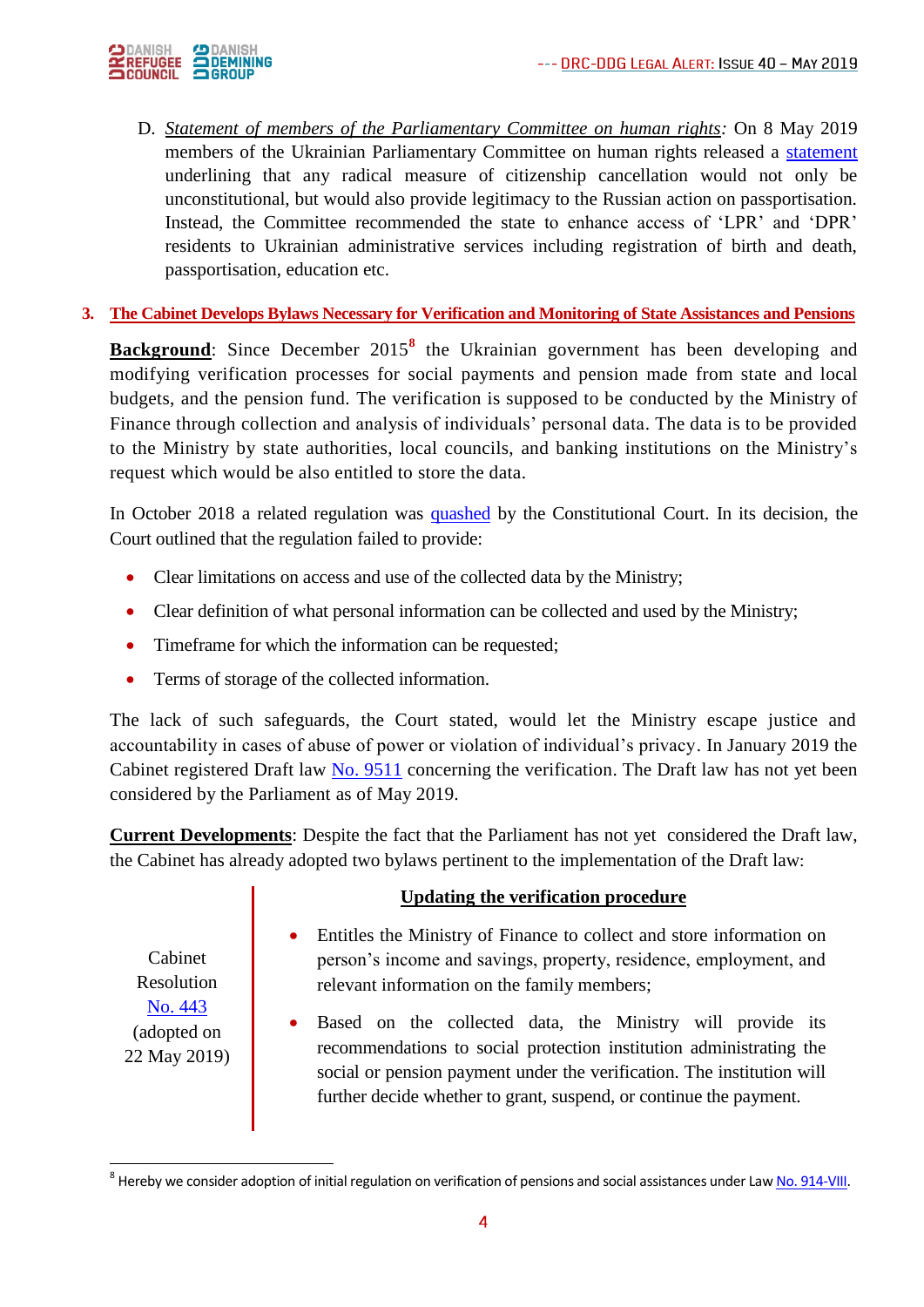

# Cabinet Resolution [No. 405](https://zakon.rada.gov.ua/laws/show/405-2019-п?fbclid=IwAR0phsr5dU8FnAn0LUDqJeJbW0ExyOrKE4PKijyHzU6v2J7tC4AuR4LrH-Y) (adopted on 3 April 2019)

- **Procedure for collection, use, and protection of personal information under the verification process**
	- Access to the personal information will be provided to the Ministry's personnel only under different access levels depending on their position and role and based on the non-disclosure clause;
	- All the operations with the personal information including searching, reading, copying, editing, deleting – will be automatically recorded in the database allowing to identify the user;
	- Special protection to be provided to prevent damage or loss of the information as a result of mistake or bad intention;
	- Allows collecting data for *any period* related to the verification of person's social assistance or pension profile (which is up to 30 or even 40 years in case of pension payments).

# **4. International Tribunal for the Law of the Sea Grants Provisional Measures In Case of Ukraine v. Russia**

**Background**: As reported in April 2019 Legal Alert,<sup>9</sup> Ukraine had filed a claim against Russia to the International Tribunal for the Law of the Sea concerning the seizure of Ukrainian navy ships and crew by Russia in November 2018. Ukraine had also requested for provisional measures from the Tribunal including the release of three seized naval vessels and 24 members of the crew and suspension of related criminal proceedings by Russia.

On 25 May 2019 the Tribunal [granted](https://www.itlos.org/fileadmin/itlos/documents/cases/case_no_26/C26_Order_25.05.pdf) the provisional measures and ordered Russia to immediately release the ships and crew. However, the Tribunal denied Ukrainian's petition for the suspension of related criminal proceedings. The Tribunal also ordered Ukraine and Russia to refrain from taking any action which might aggravate or escalate the situation.

*On perspectives of enforcement of the measures*: Previously Russia refused to participate in the hearings stating that the Tribunal had no jurisdiction over the case. As such, it is possible that Russia will ignore the provisional measures.

### **5. Parliamentary Committee on Social Policy Recommends Cabinet to Create Framework for access to Facilitate Regulation Pension and Freedom of Movement for IDPs and NGCA Residents**

On 15 April 2019 the Parliamentary Committee on social policy, employment, and pension [approved](https://iportal.rada.gov.ua/news/Novyny/170338.html) recommendations to the Cabinet on pension insurance and social protection of IDPs and residents of the non-government controlled areas (NGCA) in the East of Ukraine. The recommendations encourage the Cabinet to:

- develop and submit to the Parliament a draft law providing a mechanism for NGCA-residents' access to arrear pension payments for the period pension was not paid;
- immediately complete the development and adoption of a new draft procedure for entry/exit regime and movement of goods to/from the NGCA.

 9 See DRC-DDG Legal Alert April 2019 Issue 39, Section 11 – [https://reliefweb.int/report/ukraine/ukraine-drc-ddg](https://reliefweb.int/report/ukraine/ukraine-drc-ddg-legal-alert-issue-39-april-2019-enruuk)[legal-alert-issue-39-april-2019-enruuk](https://reliefweb.int/report/ukraine/ukraine-drc-ddg-legal-alert-issue-39-april-2019-enruuk)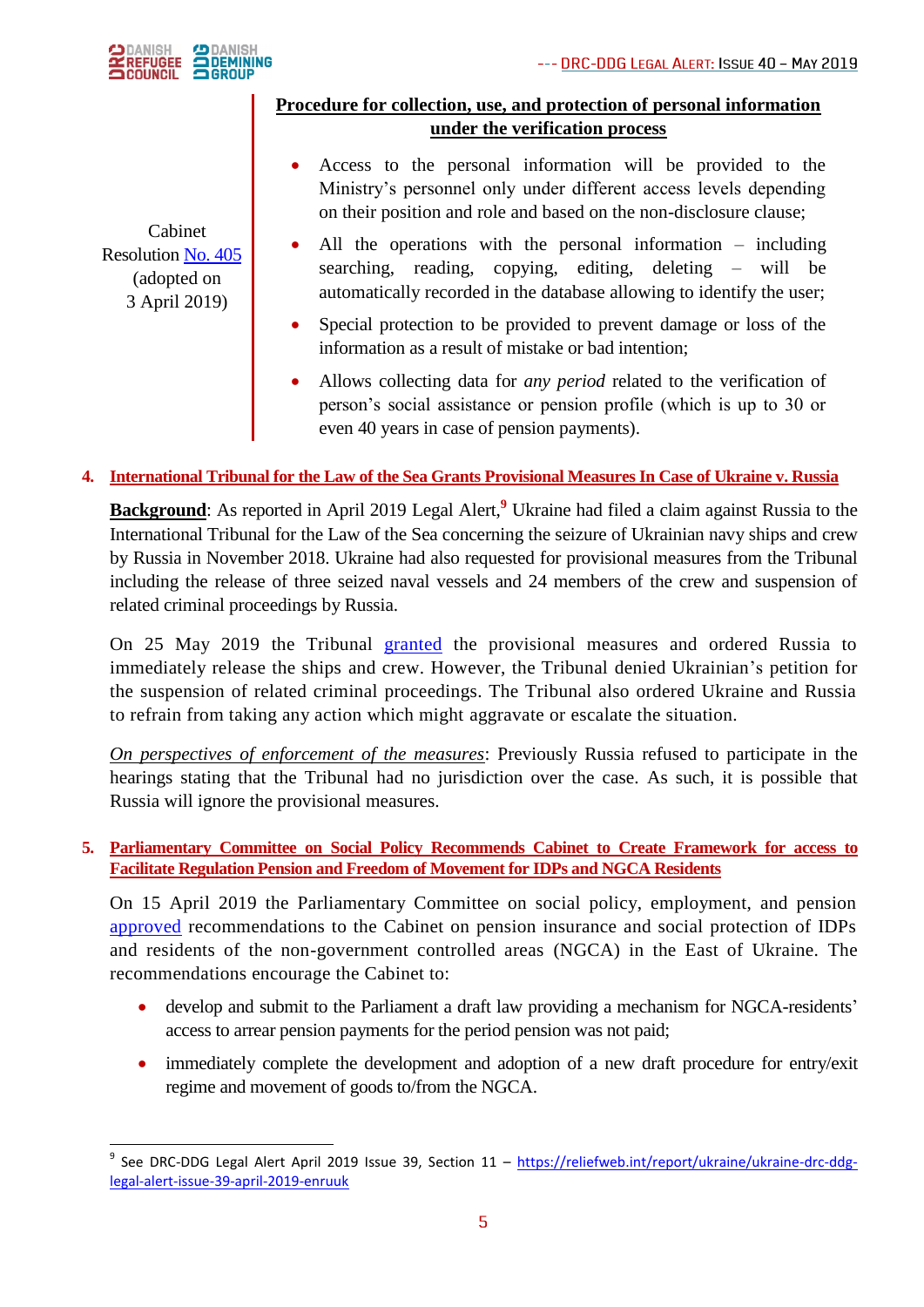

#### **6. Cabinet Adopts Concept of Development of the System of Medical Emergency Services**

On 22 May 2019 the Cabinet issued Decree [No. 383-p.](http://search.ligazakon.ua/l_doc2.nsf/link1/KR190383.html) The Decree provides the Concept of emergency services system as a part of the large-scale healthcare reform launched back in 2016.

The Concept provides the following:

- IT infrastructure to be created to provide information on status of any hotline call in real time;
- New vehicles to be bought for the emergency purposes, salary of the staff to be increased;
- New emergency centres to be created at local levels to cover low-access in villages and towns.

The Concept also divides medical emergency services into *extreme* and ordinary categories :

| <b>Extreme medical emergency</b> $-$ to be provided                         |                                                                 | <b>Medical emergency</b> – to be provided                                                                                    |
|-----------------------------------------------------------------------------|-----------------------------------------------------------------|------------------------------------------------------------------------------------------------------------------------------|
| within 10-20 minutes in cases of immediate threat<br>to life including      |                                                                 | within 2-3 hours in cases of threat to<br>health including                                                                   |
| • serious traumas;<br>• anaphylactic shock;<br>• stroke;<br>• heart attack; | $\bullet$ coma;<br>• premature birth;<br>• heavy bleeding, etc. | • rise of temperature;<br>abnormal blood pressure;<br>pain in joints, spine, throat, ears,<br>or other kinds of intense pain |

The changes are supposed to be implemented in several steps, the first to include the launch of pilot projects in Kyiv and 5 regions of Ukraine including Donetsk, Poltava, Vinnytsya, Odesa, and Ternopil regions. The government has to develop an action plan on the Concept in one month.

### **7. Cabinet Defines Framework for Functioning of the State Social Service**

In December 2018 the Cabinet [established](https://www.kmu.gov.ua/ua/npas/pro-utvorennya-derzhavnoyi-socialnoyi-sluzhbi-ukrayini) the State Social Service institution to function as the central executive body of the government on social protection. However, real functioning of the Service was delayed for lack of bylaws. On 22 May 2019 the Cabinet adopted Resolution [No. 458](https://zakon.rada.gov.ua/laws/show/458-2019-п/print) providing the framework.

Functions of the Service shall include:

- Social protection of:
	- IDPs and veterans;
	- Persons with disabilities;
	- Deported persons;
	- Families and children:
	- Homeless persons;
	- Former detainees and prisoners.
- Provision of social services;
- Prevention and countering of human trafficking and domestic violence;
- Control over the use of the state funding on social protection.

*Some terminology used in this issue of the Alert are taken from the draft laws or current legislation and do not necessarily reflect the position of DRC-DDG.*